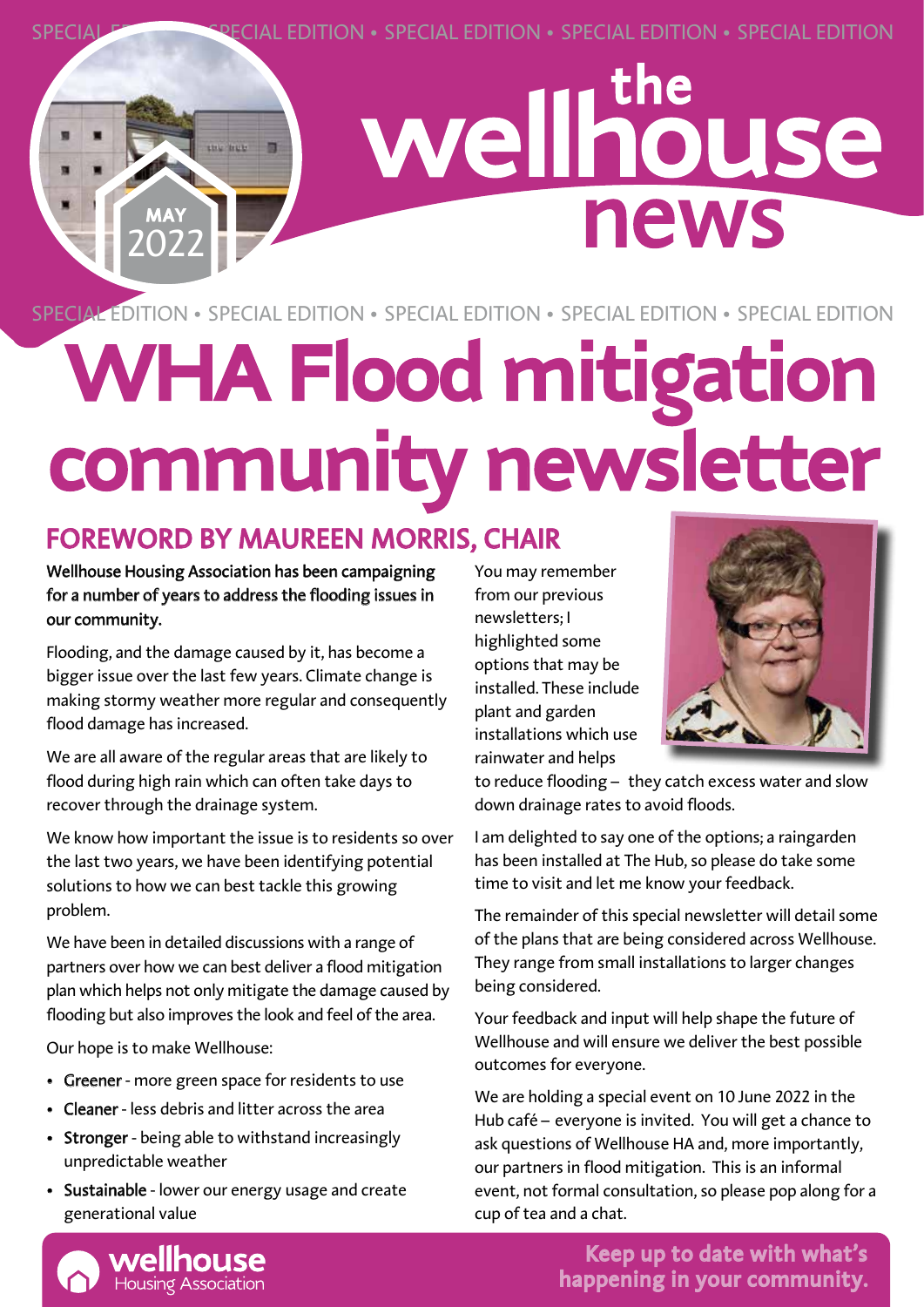## Flood Mitigation: An overview

### What?

Wellhouse Housing Association, Scottish Water, Glasgow City Council and other partners have worked together to develop innovative proposals to improve the way storm water is managed to reduce flood risk in the Wellhouse area.

We at Wellhouse Housing Association have been campaigning for a number of years to help reduce flood damage. We are now excited to share the beginning of the planned options across our community to reduce flood risk

### Why?

We all know that the flooding is a problem across Easterhouse. It costs considerable time and resources when roads and pavements flood and requires a number of different organisations to get involved in order to find the best possible solutions.

As well as reducing the risk of flooding which the area has struggled with previously, the new systems being considered will have some added benefits for the area, including enhancing green spaces, increasing biodiversity and allowing for increased regeneration in the area.

The developments will make Wellhouse a more vibrant and attractive place for people to live, learn and work together helping us successfully become 'The Place To Be.'

Whilst these are at the early stages of planning, we hope it will give you a flavour of the scale of improvements we would like to introduce over the coming years.

We are in the planning stages, well ahead of any formal or statutory consultation, so we welcome and encourage you to come along to the event on 10 June 2022 to provide feedback on the many options.

This newsletter will provide an overview of some of the areas that have been identified for improvements and what value it will bring our community.

### Where?

A range of options are being considered across Wellhouse – they are marked out on maps included in this newsletter.

### Who?

Wellhouse Housing Association in partnership with Scottish Water, Glasgow City Council, Green Action Trust, Scottish Government, m ² and SUDS planters are developing this project, along with other partners at various times.

### When?

Planning stages are up and running, however the full development will take place over a number of years.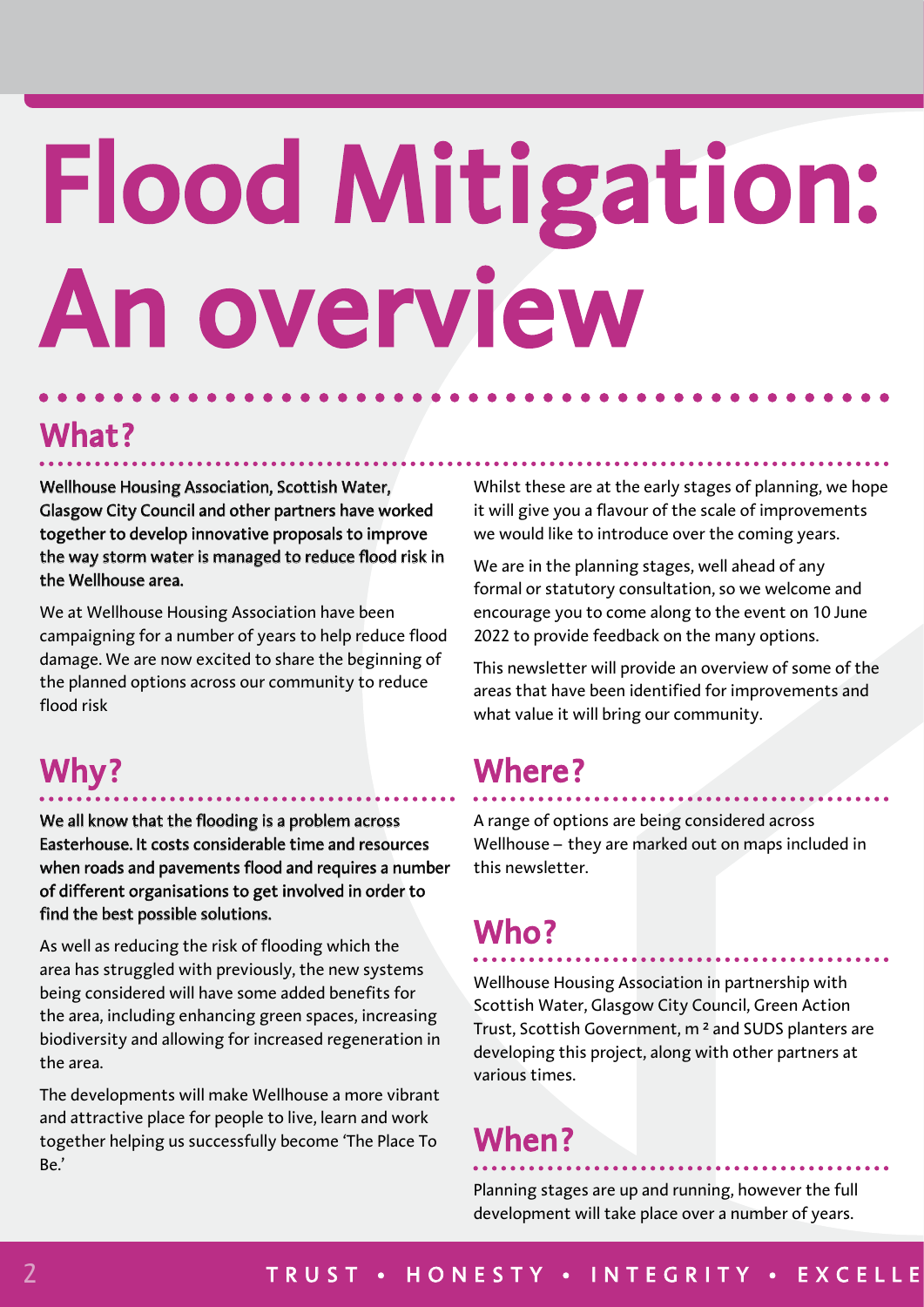

## Flood Mitigation Overview

Below is an overview of the areas where work will most directly be affected.

Whilst the entire region will benefit from flood mitigation, the highlighted areas below have been identified for work.



One of the biggest benefits of this project means that land that was previously deemed unusable can now be developed. This will allow us to build more high-quality, affordable houses in the area and create more green space for the community to use.

Additional benefits include increasing biodiversity, making Wellhouse a more pleasant environment and offering educational opportunities for young people.

There are a range of benefits which the community will gain from this plan, but most importantly, we want to make sure that it is you as residents that are guiding this process.

We believe that not only is this improvement plan needed but offers the community a great opportunity to share their ideas and shape the future of Wellhouse.

We encourage anyone to feedback to our team by email, phone call, social media, letter or by popping in to see us: whatever works best for you.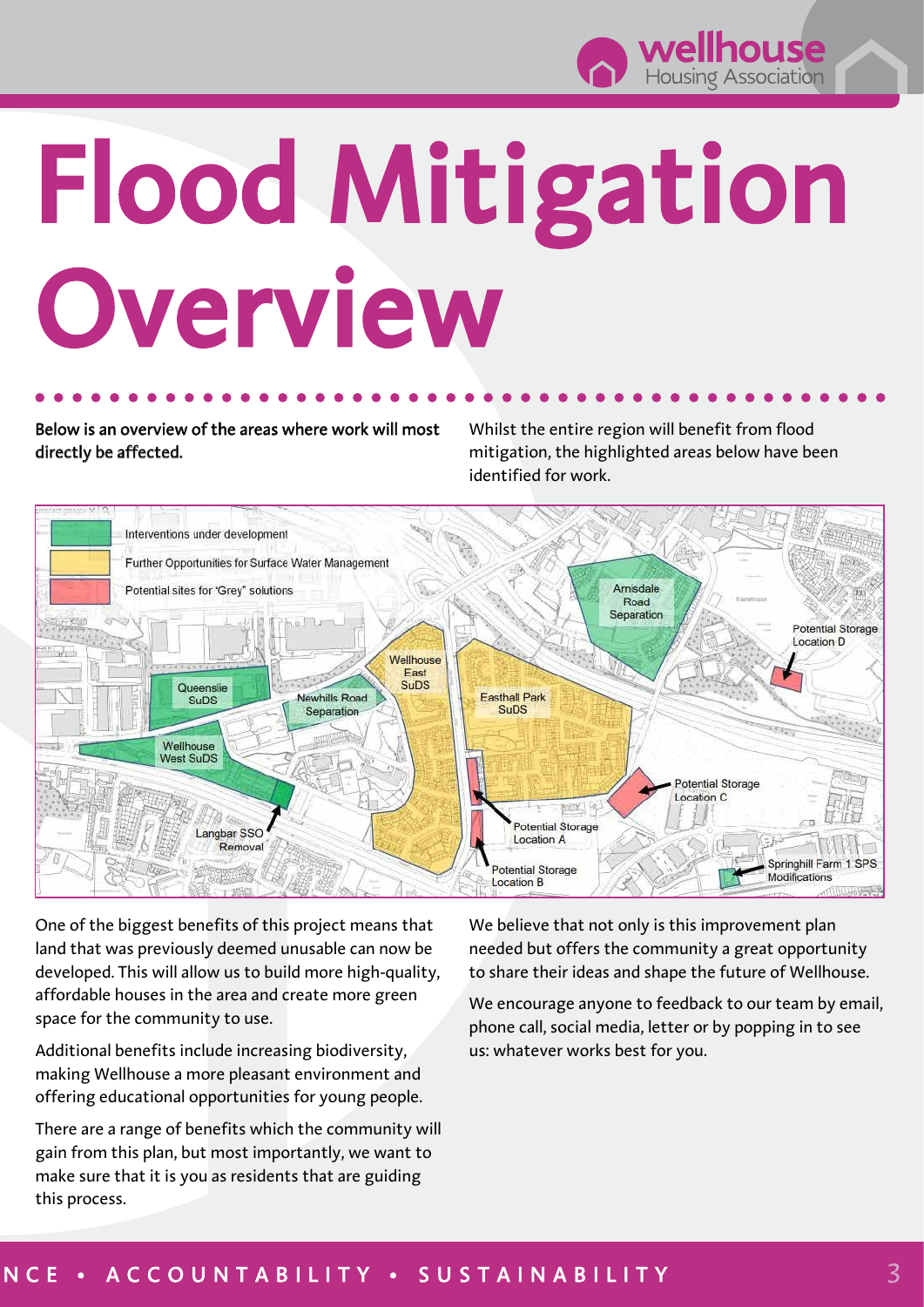## WHAT MIGHT BE INSTALLED?

The purpose of this newsletter is to give everyone an idea of what is being considered. Whilst these are not the final designs, we hope your feedback will be able guide the team in their selection process.

There are six types of installations which could occur at these sites. They will vary depending on the location and risk of flooding. You may hear these being referred to as "SuDs: Sustainable drainage systems – these encompass a range of techniques for managing water runoff onsite to reduce the quantity, and increase the quality, of surface water that drains into sewers from a development. A general SuDS definition is that it mimics natural systems, and differs from traditional drainage in aiming to manage rain close to where it falls. Not only do these sustainable drainage systems reduce the burden on our sewerage system, they can also help wildlife to thrive in urban areas, with many of the drainage systems being intrinsically wildlife friendly (that's what we mean by "biodiversity").

#### Planters

We have already installed one of these at The Hub which you are welcome



to see. These are large planters which connect to the gutting system on buildings and reuse the rainwater. This helps to reduce the usage of sewers during periods of high rain and make our community much more attractive. Its simple design means it can be installed in many different buildings and can house a range of plants and flowers. We would like to fit these to the tenemental stock with your agreement – they can also be used on individual houses.

#### Rain gardens





These are used in larger areas and work to reduce

water by creating a space where the water can flow to and be absorbed by plants. They work in a similar fashion to the rain gardens except rather than being connected to the guttering system, these sit at areas we expect water to flow and is able to manage a much larger quantity of water.

#### Roadside fits

Unsurprisingly the roadside fittings sit by the roadside and help prevent





flooding damage to roads. These can be integrated into existing roadside areas or be newly created. These will help prevent roads being closed due to lying water and help prevent vehicles being damaged through wet roads.

#### Detention basins and storage

Detention basins sit on existing grass areas and are effectively a large area where water can sit



and be stored during high rainfall. They are away from properties and roads to prevent damage being caused and can hold large quantities of water. Solutions like this are best when wanting to redirect waterflow away from high footfall regions.

**Swales** 

#### Swales

Swales are hillside solutions to flooding issues. They are able to steer running water

away from key areas and ensure roads, pavements and footpaths are kept clear.

#### Green roofs

These installations would sit onto top roofs to absorb water during high

Green roofs (property)



rain fall. To most people these will be unseen but the impact they can make on helping prevent flood damage is considerable. Of course, not all roofs would be able to accommodate this however they could be used across commercial and public properties and bring a lot of benefit.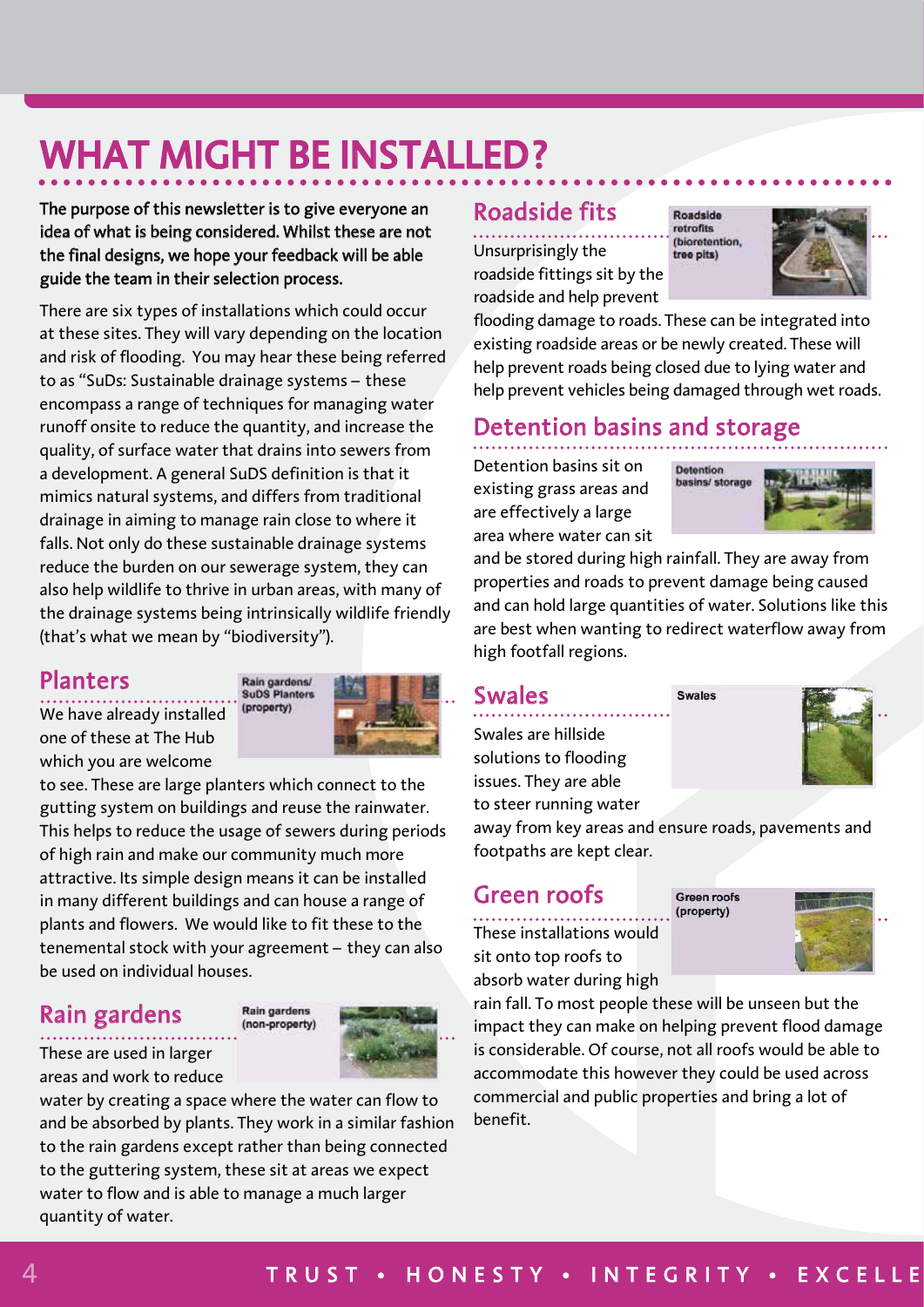

# Wellhouse West

Wellhouse West is one immediate area where work is being proposed. The below images will give an indication on the map of what areas are being considered for improvements.



- Standard building type throughout area
- Space for retrofit SuDS.
- Potential amenity and biodiversity benefits.





#### NCE • ACCOUNTABILITY • SUSTAINABILITY 5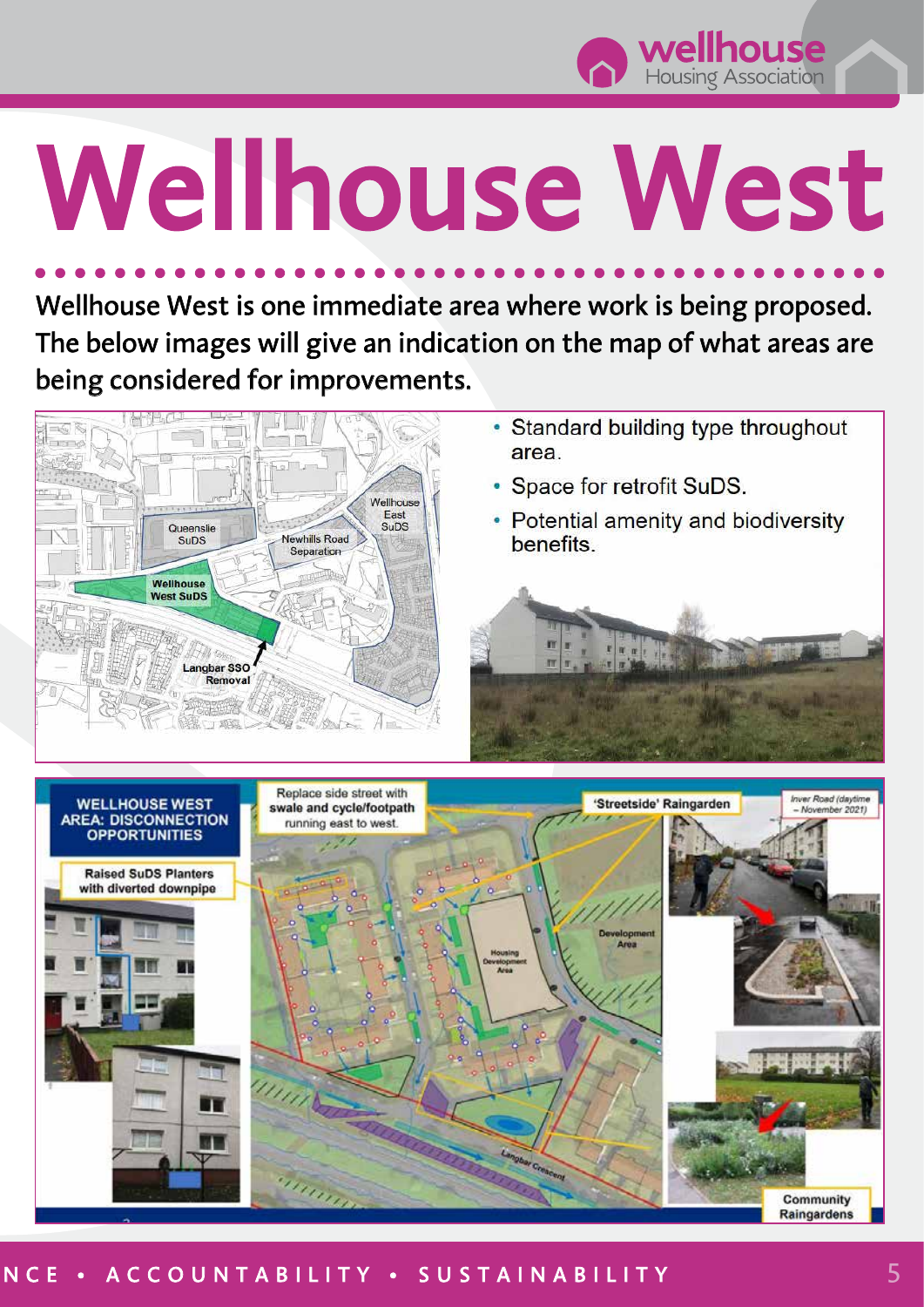# Wellhouse West

## (Continued)





#### 6 TRUST • HONESTY • INTEGRITY • EXCELLE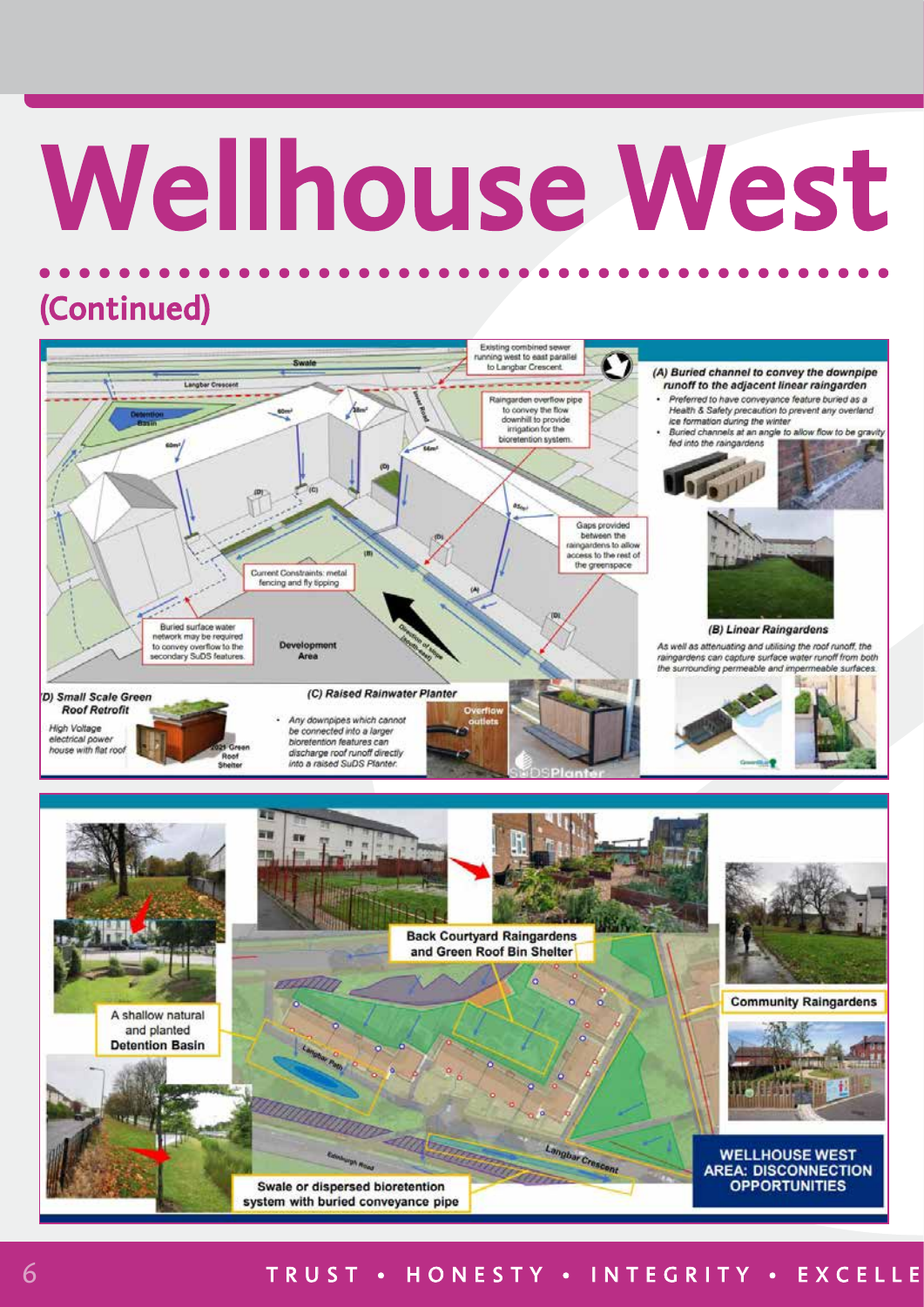

## Langbar Crescent

This area is particularly susceptible to sewer overflow. This is an issue during period of stormy weather and can cause considerable damage. The following areas have been identified as good locations for flood mitigation installations.





#### NCE • ACCOUNTABILITY • SUSTAINABILITY